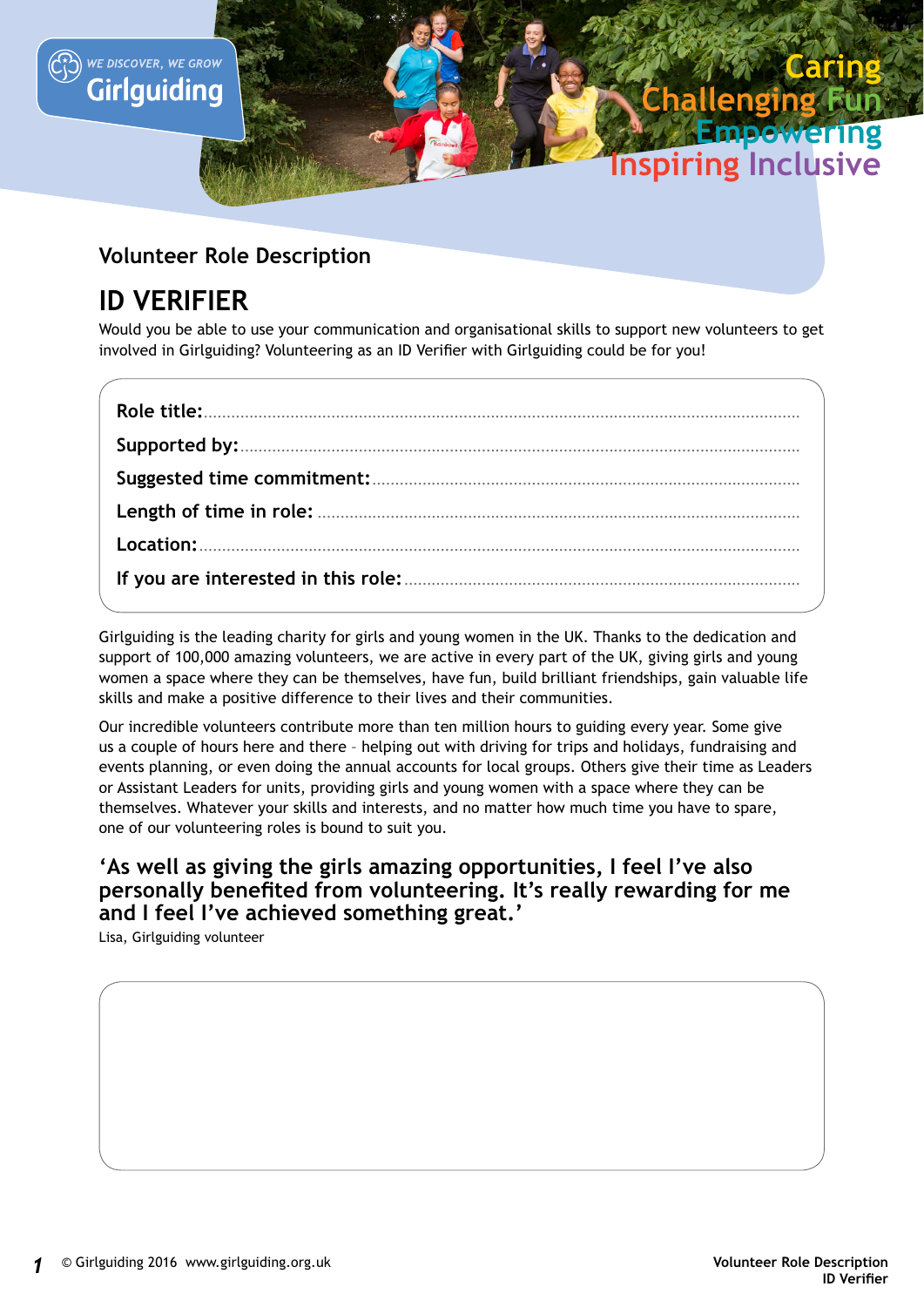# **ID VERIFIER**

#### **Level: District/Division/County**

#### **Who can do this role?**

ID Verifiers can be any adult over 18 years old. They should already be, or be willing to become, a member of Girlguiding.

#### **Do I need a qualification?**

No, but ID Verifiers themselves are required to complete an online criminal record disclosure check (if they have not already completed one for another Girlguiding role).

#### **What is the purpose of this role?**

An ID Verifier is responsible for checking and verifying a volunteer's identity documentation to complete their online criminal record disclosure check using the Girlguiding Disclosure system. The role of ID Verifier is recorded on the volunteer's Go! (our online database) record for the relevant guiding area which will also provide access to the Disclosure system.

The role of ID Verifier can be held at District, Division or County level; however, ID Verifiers can complete an online criminal record disclosure check with volunteers outside their own guiding area.

ID Verifiers within Girlguiding Scotland and Northern Ireland will also be responsible for checking original documents from volunteers for PVG and Access NI.

## **What will I do in the role?**

While the list below outlines the responsibilities of an ID Verifier, you will be working within a wider team at the same level and responsibilities may vary.

#### **General**

- Be responsible for overseeing online recruitment checks for volunteers requiring one within their local area.
- Complete all relevant training for the role, to ensure that you understand all processes thoroughly.
- $\bullet$  Meet new and existing volunteers requiring a criminal record check, to confirm that their ID documents are valid and details of documents are recorded online accurately.
- $\bullet$  Support the applicants in completing the remainder of their disclosure application online if required, or provide applicants with unique login details to complete at home.
- Clearly explain the checking process to applicants, making sure they understand it. Explain what information, documents and references they will need to provide, and to support applicants with any questions or concerns.
- Monitor the progress of recruitment checks, addressing any problems or delays as a matter of urgency.
- **Understand and refer to Girlguiding's Data Protection Policy in The Guiding Manual, and abide by it.**
- Treat all information with the utmost confidentiality.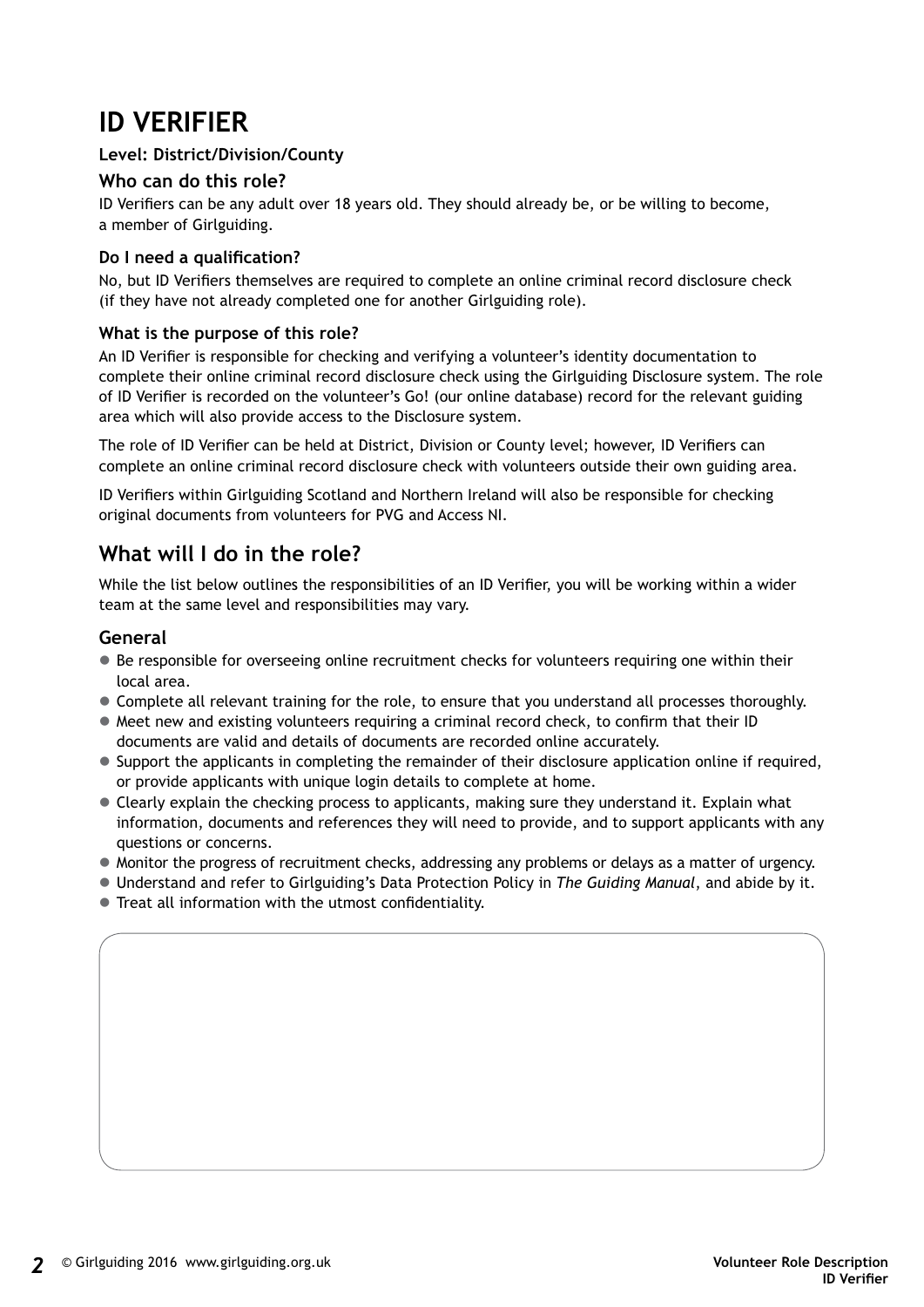#### **Being part of your local guiding area**

- Be part of a local Girlguiding community, by attending local meetings and maintaining a good relationship with other volunteers.
- $\bullet$  Develop and maintain clear communications with the local Commissioner, if required.

#### **Being part of Girlguiding**

- $\bullet$  Be committed to undertaking relevant training.
- Learn about the structure of Girlguiding and how your responsibilities and position fit within it.
- Be willing to learn about Girlguiding's national and local strategic aims and how these are being delivered locally.
- Learn about Girlguiding's policies and Code of Conduct.
- Be an ambassador for the values of Girlguiding

#### **Promoting Girlguiding**

• Promote a positive image of Girlguiding at public events and while taking part in activities outside the meeting place.

# **What will Girlguiding do for me?**

- Provide a thorough and appropriate induction to the role and organisation.
- $\bullet$  Help to develop skills and abilities to perform the role by providing relevant training opportunities (including e-learning where possible).
- z Provide guidance via *The Guiding Manual*.
- Provide support and development from fellow volunteers, including a local Commissioner and Girlguiding Advisers.
- $\bullet$  Host meetings and events to share information at a local level.
- Reimburse agreed expenses (agreed locally and may differ around the UK).
- Provide references.
- Provide a clear complaints procedure and support to resolve problems or disagreements.

### **Am I right for the role?**

Supporting roles in Girlguiding provide essential help to volunteers who work directly with girls and young women. While we can offer you training and support we would expect you to possess the personal qualities outlined below.

#### **Personal qualities**

- An open and approachable manner.
- A high degree of personal integrity.
- Ability to respect confidentiality.
- A commitment to ongoing personal development.